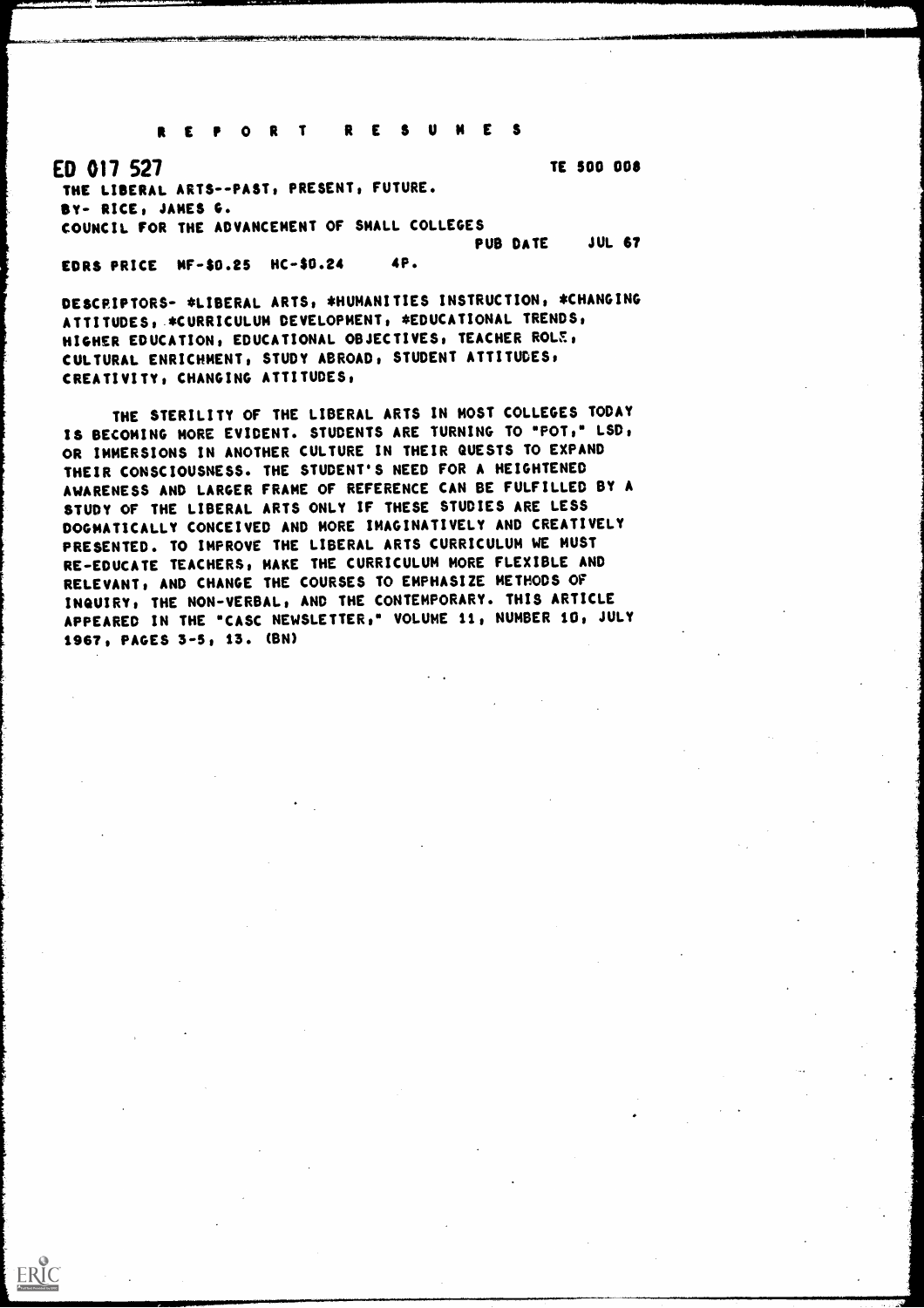4n academic vice president explores the potential of the liberal arts in the twentieth century.

O<sub>p</sub>



# The Liberal Arts:

## Past, Present, Future

U.S. DEPARTMENT OF HEALTH. EDUCATION & WELFARE OFFICE OF EDUCATION

 $\sim$ 

 $\sim$ 

Lf1

DO

D

1

 $\mathbf{u}_{\mathbf{u}}$ 

THIS DOCUMENT HAS BEEN REPRODUCED EXACTLY AS RECEIVED FROM THE PERSON OR ORGANIZATION ORIGINATING IT. POINTS OF VIEW OR OPINIONS STATED DO NOT NECESSAMLY REPRESENT OFFICIAL OFFICE OF EDUCATION POSITION OR POLICY.

JAMES G. RICE

When the liberal arts were first created, they were new, imaginative, and exciting ways of dealing with the questions man was then asking about the universe as he knew it and about his place in it. They were not static blocks of knowledge. To say that they were at that time relevant is an understatement; they were the very symbolizations of living experience. They were tools for breaking the shackles of tradition. They were systems for dealing with more of reality than could be caught conceptually in the folk nets of old. They were revolutionary ways of resisting the rigidities of institutions.

People in later generations, confronted with the same questions, found in the liberal arts a means of coping with their own perplexities. The more creative of them improvised on, modified, and adapted the earlier liberal arts to a new time and new needs, to an expanded view of man and the universe. The history of the liberal arts is, therefore, the history of man's intellectual and cultural growth and of his search for ways to symbolize this. It is the history of man's humanization.

James G. Rice is academic vice president of Stephens College in Columbia, Missouri. The above address was given at the CASC annual meeting in Chicago on March  $9,1967$ .  $-$ 

And then something happened—printing, the inexpensive, easily reproduced book. From that time to the present, those devoting themselves to helping children become men have become so preoccupied with reading, explicating, and footnoting all that has been thought before, that—far from being liberating, far from being arts these exciting, imaginative quests and reflections, the liberal arts, have become capitalized—The Liberal Arts. 3 They have become authorities and blocks of stuff to be memorized, mastered, and recited. For questing, there has been substituted the lecture, the predigested verity, the logic game-so that finally all has been turned into a system.

One does not need to be convinced of the sterility of the liberal arts in most colleges today. Our game has caught up with us. Beginning with the birth of Christ, it is estimated that the first doubling of knowledge occurred in 1715, the second in 1900, the third in 1950, and the fourth in 1960. This, rather neatly and mathematically interpreted, means that if you left school in 1950, in 1960 you knew exactly one-half as much as you should have known.

For a time the only solution we could see was careful selecting from the past for an overview. The survey of English literature course, still almost the standard course in colleges, is a relic from this period. No course was ever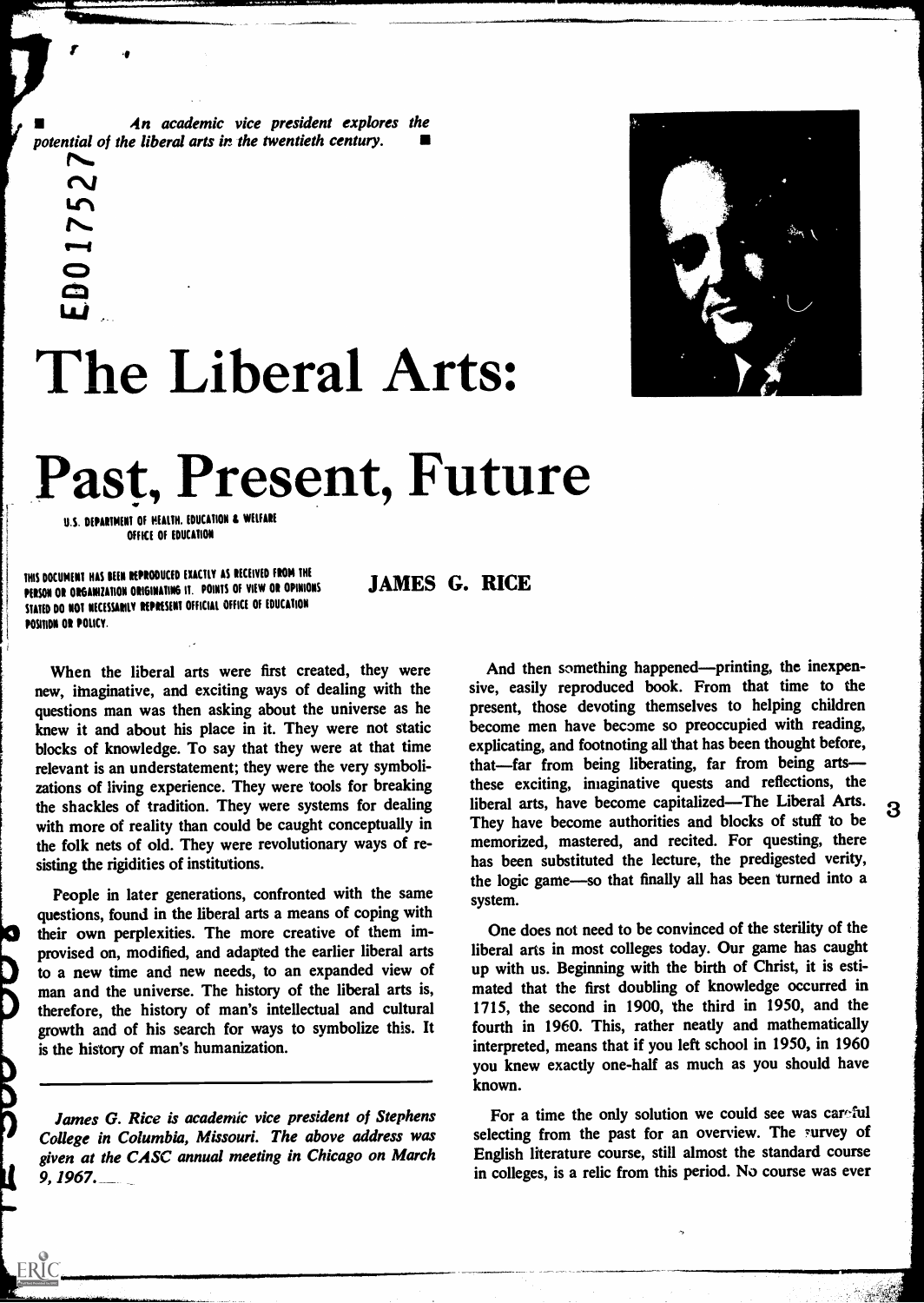better calculated to drive students from the appreciation of literature.

Then there was a daring revolution-selection for relevance, the great ideas, the great books, the packaged compendium of all that is pertinent from the past. The development of these courses was undoubtedly an exciting experience to the teachers who put them together and faced the many possibilities and choices to be made. To the students, they were just so many blocks of material to be memorized.

#### Reaction Against the Liberal Arts

As generations of students plowed their way through these various cleverly organized mazes, it became clear that they did not find such courses involving and relevant quests. The thirst for adventure, the need to follow a road unexplored, was not being met. Students began to avoid the liberal arts when possible and to move instead into areas where the edges of knowledge were still being pushed—into the applied arts, the new sciences. It is unhappiness with the liberal arts in the established universities which accounts for the free university moven.ent. It accounts, too, for the "study-abroad" fad and for the underground art movement.

Not only are the liberal arts as presently taught being rejected as irrelevant, but also we are beginning to know something about knowledge and about the human being as a knower. Studies now tell us, for example, that students forget one-half of the facts learned in a course one year after completing it. In three years, they have forgotten four-fifths of the course. We are further told that concepts, principles, and methods of inquiry have a longer life and styles of learning an even greater life-span in the learner. We are beginning to see that it is the liberal arts tradition of questing which must be preserved, not the totality of the consequences of these quests.

4 Our task as educators thus becomes one not simply of helping students know what is known but of helping them become learners themselves-autonomous, self-initiating, and self-propelling. If we fail in this, we have failed indeed; we have not only wasted their time and our time, but we have crippled them for the remainder of their lives. We have burdened them with information likely to become misinformation and saddled them with a misconception of what being educated means, indeed, with what being human means. We have sown the seeds for early intellectual obsolescence and condemned them to retirement as spectators in the onrushing times of their lives.

### **Liberation**

Whatever other claims may be made for the liberal arts, one that is persistent over the years is that of liberation intellectual emancipation. What is sought is liberation from the provincialisms of one's own place; liberation from the perspectives of one's own time; from one's own condi-

ERIC

tioned, perceptual systems; from one's own categories and dogmatisms; and sometimes from the limited conceptualizing potentialities of one's own language. Such a liberation may be delineated in a number of ways. It is the ability to see one's self, one's place, and one's time in perspective. It is having a variety of alternatives as part of one's intellectual repertoire of approaches and methodologies. It is the capacity to choose. It is the achieving of self-knowledge, self-consciousness, and self-awareness of the ways in which one is unique. Various subject matters have been selected to achieve this freedom and various languages and metaphors called upon to describe it. However, unless I read the history of education amiss, the goal of liberation marks the continuity and the common foundation upon which pedagogical methodologies and philosophies of liberal education and curriculum development have been based.

One can thus account for one of the more recent and curiously popular phenomena on the liberal arts campus living and studying abroad. This experience is one which students increasingly appear to demand as they shop for a college, and market-minded college boards and administrators have moved to meet the demand, to give the customer what he wants. The justification for such programs most often advanced is that "the American undergraduate, raised in an increasingly homogeneous environment, will benefit from being confronted with an environment wholly different from his own." It is recognized that "considerable cultural shock can result from the sudden awareness that many of the values which one has accepted as self-evident are either questioned, rejected, or indeed derided in cultures with their own histories and their own problems." Nonetheless, such cultural shock "is recommended not because of the desire to bring into question the social values on which the American community depends but, rather, to encourage in the student the awareness that tho:e values, while they serve the indispensable function  $c<sup>g</sup>$  cementing the society, are not necessarily unique in their ability to perform that function. That is, the sensitive student can discover for himself that cultural values vary according to the alternatives left open by a nation's past for dealing with its current problems and that this is true of his own nation as it is of others."'

I cite these articulated objectives of study abroad beside the objective of the liberal arts to highlight my thesis that the central and most pervasive objective of the liberal arts program is helping the student outgrow his provincialisms personal, geographic, ideological, and temporal. The avidity and enthusiasm with which students enter into study-abroad programs belie the statement that students are not eager for and avoid the genuine liberal arts experience. It points up, too, the obvious fact that it is we who pervert the liberal arts through neglect of their role in

K. Robert Nilsson. "Establishing a Program for Studying Abroad." AAUP Bulletin. December 1966. p. 428.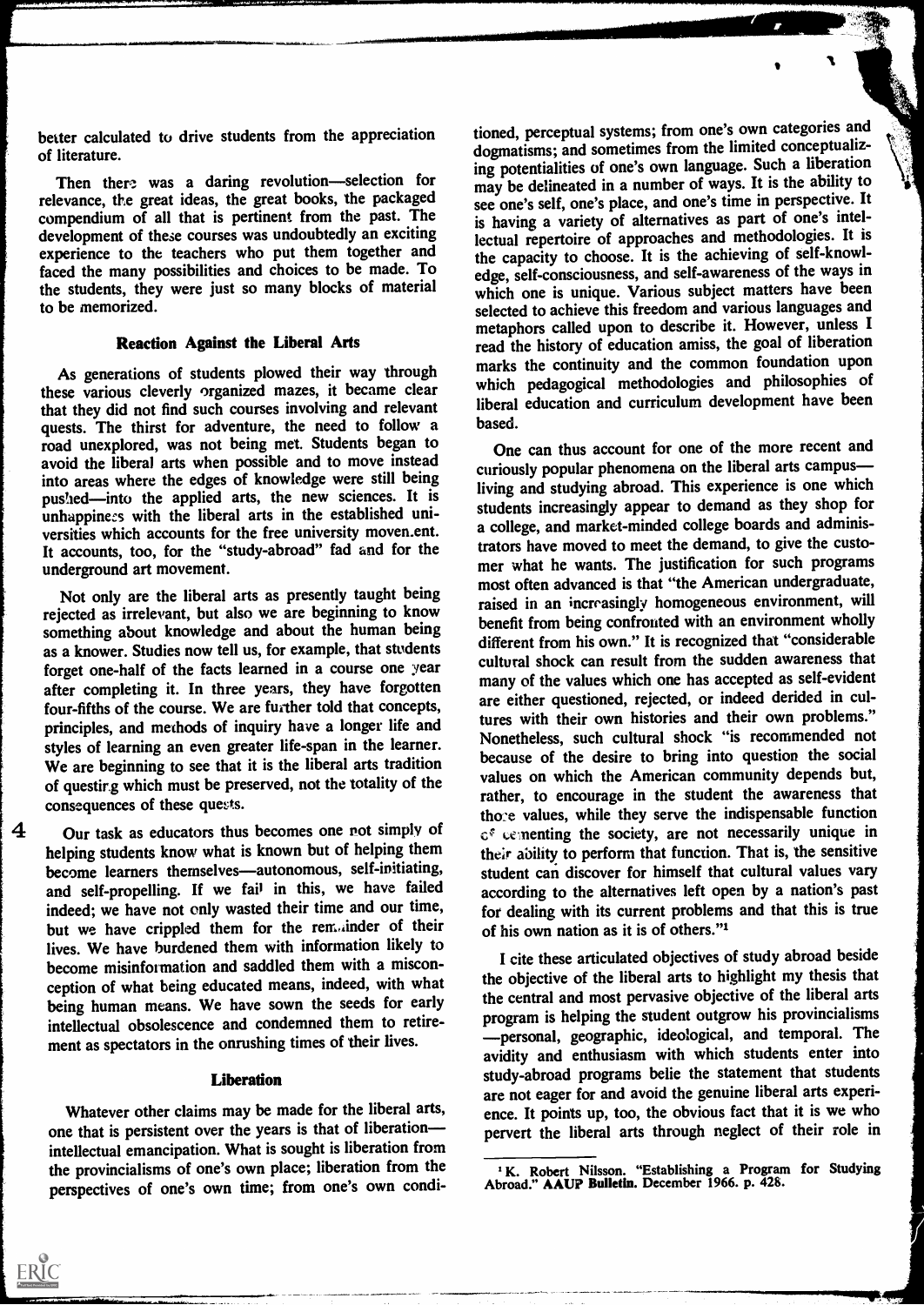undergraduate education (or the spurious insertion of some other role) who have made the liberal arts in many colleges a bore—irrelevant to the yearning, wistful reach of the student.

"Psychedelic" is a word that has recently found a place in our language. Meaning simply 'consciousness-expanding," it is currently used in discussing the agents and conditions necessary for broadening and heightening one's awareness and expanding one's consciousness. These agents are, of course, LSD, other lysergics, amatoids, and marijuana. That chemically produced psychedelic experiences are so recklessly, indiscriminantly, and defiantly sought by our young people is without question one of the tragedies of our time.

The claims made for the liberal arts, travel abroad, and the LSD experience are identical. All purport to put the student in touch with dimensions of the humanness he has been taught to experience as "other." All claim to heighten his awareness, expand his consciousness, and provide him with some larger frame of reference within which he can sense his uniqueness and the range of potentialities available to him as the product of centuries and centuries of internal history.

That students in our time have been forced to find the places for exercising and stretching their sensibilities in LSD or "pot" sessions or in immersion in another culture implies many things. I wish to stress two here: (1) The urge, the need, and the instinctive search exist in the student. (2) The liberal arts less dogmatically conceived, that is, more openly conceived and imaginatively and creatively presented--please note that I did not say "taught"—can meet that need. It would, indeed, be ironic if history, in passing out judgments on our time, should conclude that it was our failure to see the liberal arts for what they are and our failure to deal with them in our classrooms for their psychedelic potential which contributed to our young seeking inner illumination and confirmation of their myriad sensibilities in risky, dangerous, and bizarre ways. [At the time I made these statements I had misgivings about posturing as a prophet. A few weeks later, however, an Associated Press story quoted Sidney M. Jourard, president of The American Association of Humanistic Psychology, as saying that "young persons turn to marijuana and LSD because they can't find teachers who ca. disclose to them the wonder of life.  $\dots$ An education requires teachers, not trainers. Teachers are hard to find. They are scarce as dodo birds. Teachers illuminate what is; they are existential explorers, groping for new meanings as they challenge old ones."

#### The Psychedelic Mission

Can the liberal arts be restored to their centrality in the cultivation of our humanness? The small college has traditionally been the stronghold of liberal education. If it is to maintain that role, and I believe it must, it must be

prepared to reassert with integrity what I believe to be the central strand of its history, a strand which I shall here call its psychedelic mission. Assertion, however, is not enough. It must be prepared to change. Indeed, if the liberal arts college does not learn to manage change, it will be managed by change. Students will continue to seek outside the college that which is culturally and personally relevant and to avoid the irrelevant and impersonal within the college.

Here, then, are a number of things which must be done, and done quickly and courageously, if the liberal arts are to remain vital and true to their psychedelic mission.

1. Courses in the liberal arts must be changed. Tinkering with them, patching them, altering the text, is not enough. They must be *changed* to emphasize inquiry, process, search; to expose inductive principles, structures.

2. Teachers must be led to entertain the possibility that much of their stock-in-trade may have become irrelevant to the culture. They must be urged to become familiar with the modern and contemporary liberal arts, those which matter to students and which carry on the tradition of the liberal arts as surely as *Paradise Lost*.

3. Flexibility must be introduced into the curriculum. Now that we know there is no sacrosanct vehicle for achieving liberation, students can and should be provided with a variety of choices. To place the student in a position of choosing is to make him an instrument in his own education. It is to destroy completely the concept of education he has developed in the grade school and high school—as something done to him—and to replace it with a sense of education as something which he does for himself. Opportunities must be provided for independent study if he is expected to attain any autonomy as a learner. Further, the college should consider seriously the granting of credit for experience outside the formal course structure<br>  $\overline{5}$ for apprenticeship experiences, Peace Corps activity, work in the poverty program, VISTA, and the Teacher Corps.

4. A place must be found in the liberal arts curriculum for the nonverbal. It is not irrelevant to note that one of the courses introduced by students in the free university at San Francisco State College was entitled, "A Non-Verbal Seminar." There has been a shift in our time from an exclusively linguistical<sup>t\*</sup> oriented culture to a symbolically oriented one. Related to this is the shift from an unquestioning trust in the rational and classical logic to a recognition of man's other human qualities. Evidence of this shift is found in the vast literature on creativity and in the acknowledgement by more and more scientists that e early stages of their work are basically intuitional and do not conform to the folk myth of the scientist as objecively applying empirical methodology to a problem and arriving step-by-patient step at an answer. Although the (continued on page 13)